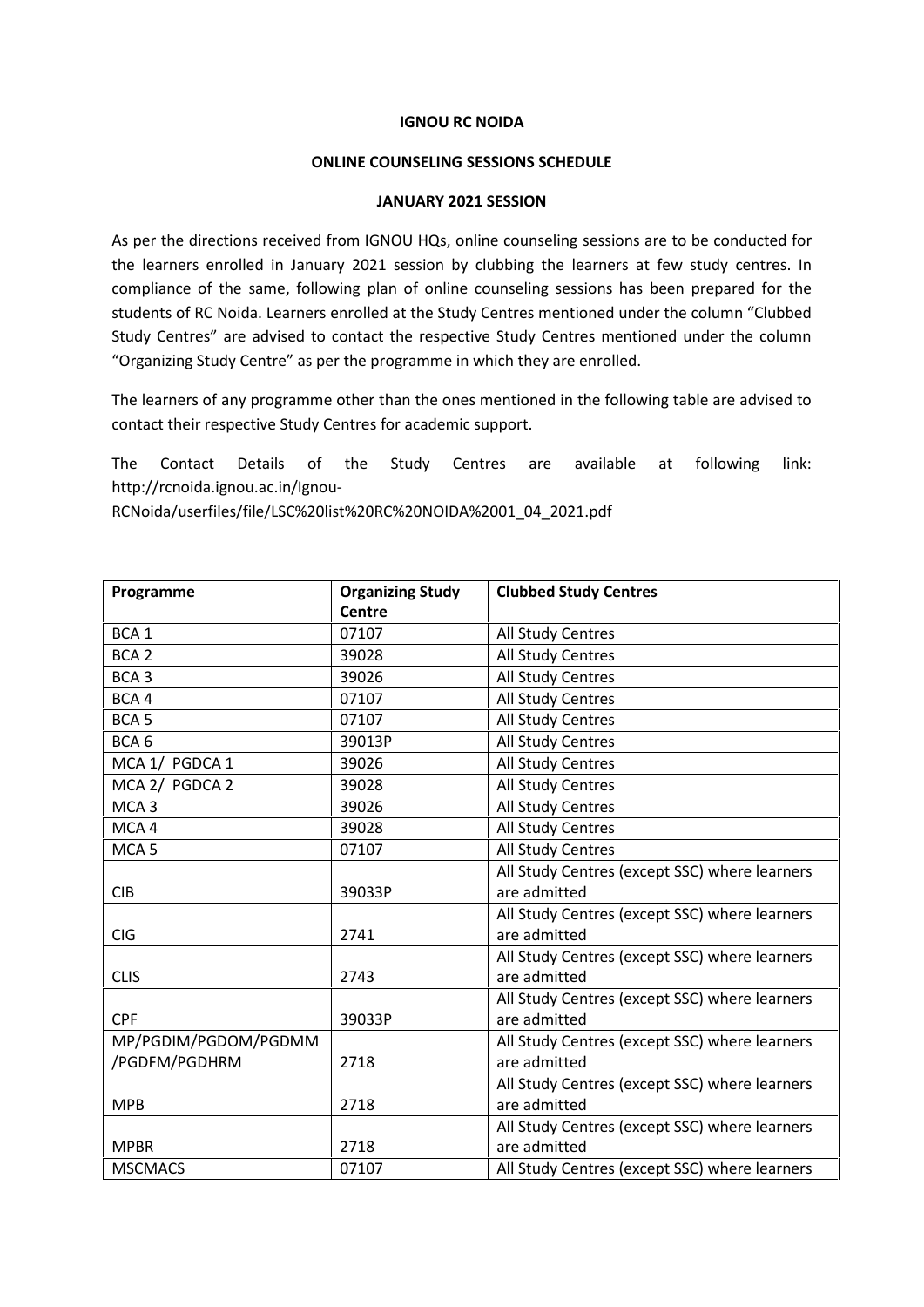|                 |       | are admitted                                                               |
|-----------------|-------|----------------------------------------------------------------------------|
|                 |       | All Study Centres (except SSC) where learners                              |
| <b>PGCCL</b>    | 39025 | are admitted                                                               |
|                 |       | All Study Centres (except SSC) where learners                              |
| <b>CGL</b>      | 07107 | are admitted                                                               |
|                 |       | All Study Centres (except SSC) where learners                              |
| <b>CKLC</b>     | 2739  | are admitted                                                               |
|                 | 07107 | All Study Centres (except SSC) where learners                              |
| <b>CMAD</b>     |       | are admitted                                                               |
| <b>BAECH</b>    | 2718  | All Study Centres (except SSC) where learners                              |
|                 |       | are admitted                                                               |
| <b>BAEGH</b>    | 2702  | All Study Centres (except SSC) where learners                              |
|                 |       | are admitted                                                               |
| <b>BAG</b>      | 2702  | 2702                                                                       |
|                 | 2718  | 2718                                                                       |
|                 | 2739  | 2739                                                                       |
|                 | 2743  | 2743                                                                       |
|                 | 2707  | 2707, 2728, 2798, 39010, 39017, 39040, 2741,                               |
|                 |       | 2761, 39016                                                                |
|                 | 2738  | 2738, 27127, 2714, 27140, 3702, 39021                                      |
|                 | 2749  | 2749, 2730R, 47026, 47039, 47040                                           |
| BA <sub>2</sub> | 2718  | All Study Centres (except SSC) where learners                              |
|                 |       | are admitted                                                               |
| BA3             | 2739  | 2739                                                                       |
|                 | 2718  | 2718                                                                       |
|                 | 2702  | 2702                                                                       |
|                 | 2743  |                                                                            |
|                 |       | 2743, 2707, 2728, 2730R, 2741, 2761, 2764,                                 |
|                 | 2738  | 2798, 39010, 39016, 39017,<br>2738, 27127, 2714, 27140, 2749, 3702, 39021, |
|                 |       | 47026, 47039, 47040                                                        |
| BAG2            |       |                                                                            |
|                 | 2702  | 2702                                                                       |
|                 | 2718  | 2718                                                                       |
|                 | 2739  | 2739                                                                       |
|                 | 3702  | 2707, 2743, 3702                                                           |
|                 | 39016 | 39016, 2728, 2730R, 2741, 2761, 2764, 2798,                                |
|                 |       | 39010, 39017, 39040                                                        |
|                 | 2738  | 2738, 27127, 2714, 27140, 2749, 39021, 47026,                              |
|                 |       | 47039, 47040                                                               |
| <b>BAHDH</b>    | 2739  | All Study Centres (except SSC) where learners                              |
|                 |       | are admitted                                                               |
| <b>BAHIH</b>    | 2714  | All Study Centres (except SSC) where learners                              |
|                 |       | are admitted                                                               |
| <b>BAPAH</b>    | 2702  | All Study Centres (except SSC) where learners                              |
|                 |       | are admitted                                                               |
| <b>BAPCH</b>    | 2741  | All Study Centres (except SSC) where learners                              |
|                 |       | are admitted                                                               |
| <b>BAPSH</b>    | 2743  | All Study Centres (except SSC) where learners                              |
|                 |       | are admitted                                                               |
| <b>BASOH</b>    | 47040 | All Study Centres (except SSC) where learners                              |
|                 |       | are admitted                                                               |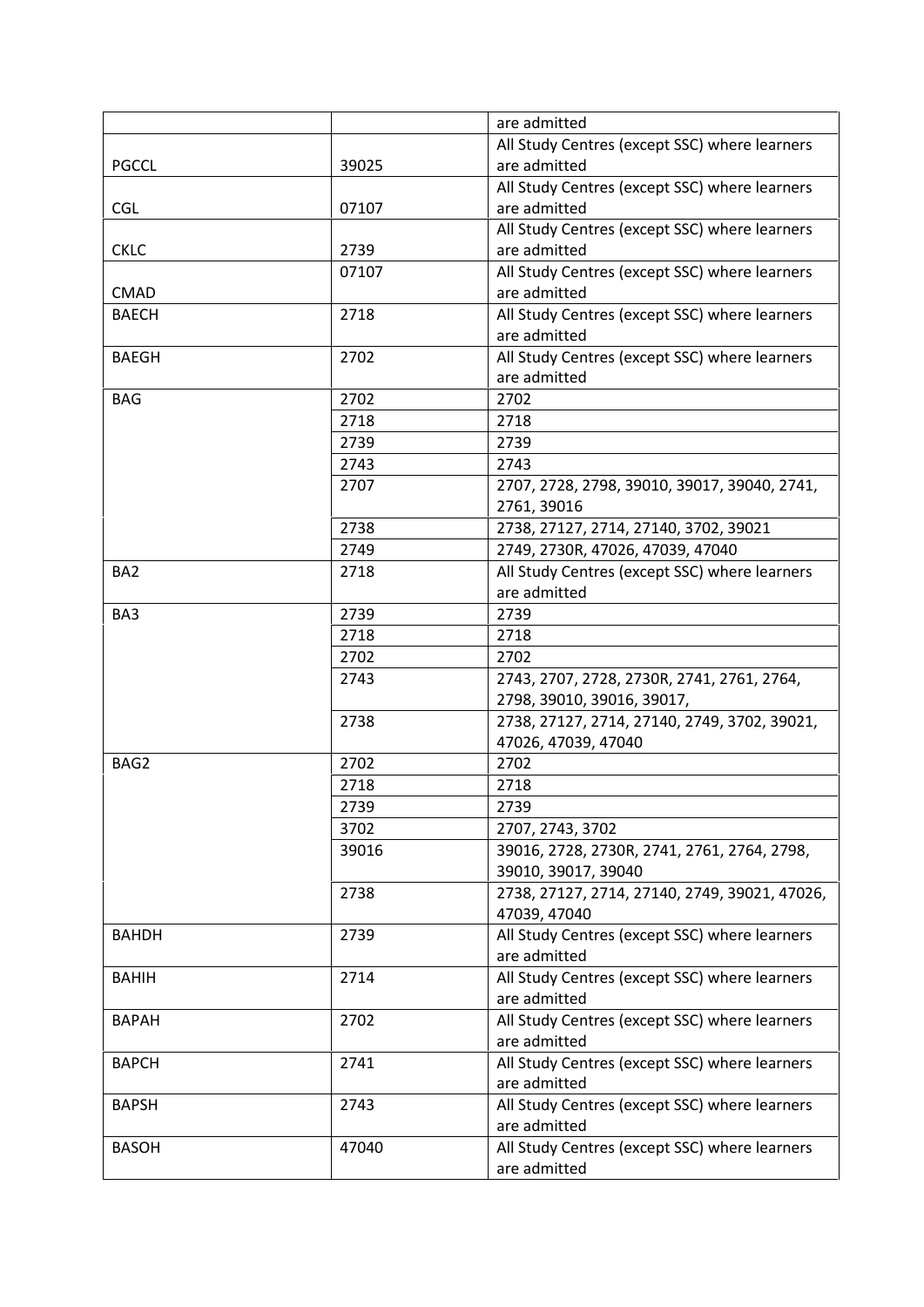| <b>BCOMG</b><br>07107<br>07107<br>2702<br>2702<br>2718<br>2718<br>2739<br>2739<br>2743<br>2743, 2707, 27127, 2714, 27140, 2728, 2730R<br>39017, 2738, 2741, 2749, 2761, 2799, 3702,<br>39017<br>39010, 39016, 39021, 39022, 47026, 47040<br>07107<br>All Study Centres (except SSC) where learners<br>BCOM2<br>are admitted<br>07107<br>BCOM3<br>07107<br>2739<br>2739<br>2718<br>2718, 2702, 2707, 2714, 27140, 2728, 2738,<br>2741, 2743, 2749, 2761, 2764, 2799, 3702,<br>39016, 39022, 47040<br>07107<br>BCOMG2<br>07107<br>2718<br>2718<br>2739<br>2739<br>2702<br>2702, 2707, 27127, 2714, 2728, 2730R, 2738,<br>2741, 2743, 2749, 2761, 2799, 3702, 39016,<br>39021, 39022, 39040, 47040<br>BCOMAF/ BCOMCAA/<br>2739<br>All Study Centres (except SSC) where learners<br><b>BCOMFCA</b><br>are admitted<br>0771P<br><b>BLIS</b><br>All Study Centres where learners are admitted<br><b>BSCG/BSCBCH</b><br>07107<br>07107<br>2718<br>2718<br>2739<br>2739<br>2743<br>2743, 2702, 2714, 2749, 2761, 2764, 2798,<br>2799, 3702, 39010<br>All Study Centres (except SSC) where learners<br>BSC <sub>2</sub><br>07107<br>are admitted<br>BSC3<br>07107<br>07107, 2739<br>2718<br>2718, 2702, 2714, 2743, 2749, 2761, 2764,<br>2799, 3702, 39010<br>BSCG2<br>07107<br>07107<br>2739<br>2739<br>2718<br>2718, 2702, 2714, 2743, 2749, 2761, 2764,<br>2799, 3702, 39010<br>BTS/BTS2/BTS3<br>2702<br>All Study Centres (except SSC) where learners<br>are admitted<br>All Study Centres (except SSC) where learners<br><b>DCE</b><br>47040<br>are admitted<br><b>DDT</b><br>All Study Centres (except SSC) where learners<br>27120P<br>are admitted<br>47040<br>All Study Centres (except SSC) where learners<br><b>DNHE</b><br>are admitted<br>07107<br><b>MAH</b><br>07107, 2718, 2739<br>2728<br>2728, 2702, 2714, 27140, 2738, 2741, 2749,<br>2764, 3702, 39010, 39016, 39017, 47039 | BBARL/ BBARL2/ BBARL3 | 39026 | All Study Centres (except SSC) where learners |
|----------------------------------------------------------------------------------------------------------------------------------------------------------------------------------------------------------------------------------------------------------------------------------------------------------------------------------------------------------------------------------------------------------------------------------------------------------------------------------------------------------------------------------------------------------------------------------------------------------------------------------------------------------------------------------------------------------------------------------------------------------------------------------------------------------------------------------------------------------------------------------------------------------------------------------------------------------------------------------------------------------------------------------------------------------------------------------------------------------------------------------------------------------------------------------------------------------------------------------------------------------------------------------------------------------------------------------------------------------------------------------------------------------------------------------------------------------------------------------------------------------------------------------------------------------------------------------------------------------------------------------------------------------------------------------------------------------------------------------------------------------------------------------------------------------------------------------------------------------------------------------------|-----------------------|-------|-----------------------------------------------|
|                                                                                                                                                                                                                                                                                                                                                                                                                                                                                                                                                                                                                                                                                                                                                                                                                                                                                                                                                                                                                                                                                                                                                                                                                                                                                                                                                                                                                                                                                                                                                                                                                                                                                                                                                                                                                                                                                        |                       |       | are admitted                                  |
|                                                                                                                                                                                                                                                                                                                                                                                                                                                                                                                                                                                                                                                                                                                                                                                                                                                                                                                                                                                                                                                                                                                                                                                                                                                                                                                                                                                                                                                                                                                                                                                                                                                                                                                                                                                                                                                                                        |                       |       |                                               |
|                                                                                                                                                                                                                                                                                                                                                                                                                                                                                                                                                                                                                                                                                                                                                                                                                                                                                                                                                                                                                                                                                                                                                                                                                                                                                                                                                                                                                                                                                                                                                                                                                                                                                                                                                                                                                                                                                        |                       |       |                                               |
|                                                                                                                                                                                                                                                                                                                                                                                                                                                                                                                                                                                                                                                                                                                                                                                                                                                                                                                                                                                                                                                                                                                                                                                                                                                                                                                                                                                                                                                                                                                                                                                                                                                                                                                                                                                                                                                                                        |                       |       |                                               |
|                                                                                                                                                                                                                                                                                                                                                                                                                                                                                                                                                                                                                                                                                                                                                                                                                                                                                                                                                                                                                                                                                                                                                                                                                                                                                                                                                                                                                                                                                                                                                                                                                                                                                                                                                                                                                                                                                        |                       |       |                                               |
|                                                                                                                                                                                                                                                                                                                                                                                                                                                                                                                                                                                                                                                                                                                                                                                                                                                                                                                                                                                                                                                                                                                                                                                                                                                                                                                                                                                                                                                                                                                                                                                                                                                                                                                                                                                                                                                                                        |                       |       |                                               |
|                                                                                                                                                                                                                                                                                                                                                                                                                                                                                                                                                                                                                                                                                                                                                                                                                                                                                                                                                                                                                                                                                                                                                                                                                                                                                                                                                                                                                                                                                                                                                                                                                                                                                                                                                                                                                                                                                        |                       |       |                                               |
|                                                                                                                                                                                                                                                                                                                                                                                                                                                                                                                                                                                                                                                                                                                                                                                                                                                                                                                                                                                                                                                                                                                                                                                                                                                                                                                                                                                                                                                                                                                                                                                                                                                                                                                                                                                                                                                                                        |                       |       |                                               |
|                                                                                                                                                                                                                                                                                                                                                                                                                                                                                                                                                                                                                                                                                                                                                                                                                                                                                                                                                                                                                                                                                                                                                                                                                                                                                                                                                                                                                                                                                                                                                                                                                                                                                                                                                                                                                                                                                        |                       |       |                                               |
|                                                                                                                                                                                                                                                                                                                                                                                                                                                                                                                                                                                                                                                                                                                                                                                                                                                                                                                                                                                                                                                                                                                                                                                                                                                                                                                                                                                                                                                                                                                                                                                                                                                                                                                                                                                                                                                                                        |                       |       |                                               |
|                                                                                                                                                                                                                                                                                                                                                                                                                                                                                                                                                                                                                                                                                                                                                                                                                                                                                                                                                                                                                                                                                                                                                                                                                                                                                                                                                                                                                                                                                                                                                                                                                                                                                                                                                                                                                                                                                        |                       |       |                                               |
|                                                                                                                                                                                                                                                                                                                                                                                                                                                                                                                                                                                                                                                                                                                                                                                                                                                                                                                                                                                                                                                                                                                                                                                                                                                                                                                                                                                                                                                                                                                                                                                                                                                                                                                                                                                                                                                                                        |                       |       |                                               |
|                                                                                                                                                                                                                                                                                                                                                                                                                                                                                                                                                                                                                                                                                                                                                                                                                                                                                                                                                                                                                                                                                                                                                                                                                                                                                                                                                                                                                                                                                                                                                                                                                                                                                                                                                                                                                                                                                        |                       |       |                                               |
|                                                                                                                                                                                                                                                                                                                                                                                                                                                                                                                                                                                                                                                                                                                                                                                                                                                                                                                                                                                                                                                                                                                                                                                                                                                                                                                                                                                                                                                                                                                                                                                                                                                                                                                                                                                                                                                                                        |                       |       |                                               |
|                                                                                                                                                                                                                                                                                                                                                                                                                                                                                                                                                                                                                                                                                                                                                                                                                                                                                                                                                                                                                                                                                                                                                                                                                                                                                                                                                                                                                                                                                                                                                                                                                                                                                                                                                                                                                                                                                        |                       |       |                                               |
|                                                                                                                                                                                                                                                                                                                                                                                                                                                                                                                                                                                                                                                                                                                                                                                                                                                                                                                                                                                                                                                                                                                                                                                                                                                                                                                                                                                                                                                                                                                                                                                                                                                                                                                                                                                                                                                                                        |                       |       |                                               |
|                                                                                                                                                                                                                                                                                                                                                                                                                                                                                                                                                                                                                                                                                                                                                                                                                                                                                                                                                                                                                                                                                                                                                                                                                                                                                                                                                                                                                                                                                                                                                                                                                                                                                                                                                                                                                                                                                        |                       |       |                                               |
|                                                                                                                                                                                                                                                                                                                                                                                                                                                                                                                                                                                                                                                                                                                                                                                                                                                                                                                                                                                                                                                                                                                                                                                                                                                                                                                                                                                                                                                                                                                                                                                                                                                                                                                                                                                                                                                                                        |                       |       |                                               |
|                                                                                                                                                                                                                                                                                                                                                                                                                                                                                                                                                                                                                                                                                                                                                                                                                                                                                                                                                                                                                                                                                                                                                                                                                                                                                                                                                                                                                                                                                                                                                                                                                                                                                                                                                                                                                                                                                        |                       |       |                                               |
|                                                                                                                                                                                                                                                                                                                                                                                                                                                                                                                                                                                                                                                                                                                                                                                                                                                                                                                                                                                                                                                                                                                                                                                                                                                                                                                                                                                                                                                                                                                                                                                                                                                                                                                                                                                                                                                                                        |                       |       |                                               |
|                                                                                                                                                                                                                                                                                                                                                                                                                                                                                                                                                                                                                                                                                                                                                                                                                                                                                                                                                                                                                                                                                                                                                                                                                                                                                                                                                                                                                                                                                                                                                                                                                                                                                                                                                                                                                                                                                        |                       |       |                                               |
|                                                                                                                                                                                                                                                                                                                                                                                                                                                                                                                                                                                                                                                                                                                                                                                                                                                                                                                                                                                                                                                                                                                                                                                                                                                                                                                                                                                                                                                                                                                                                                                                                                                                                                                                                                                                                                                                                        |                       |       |                                               |
|                                                                                                                                                                                                                                                                                                                                                                                                                                                                                                                                                                                                                                                                                                                                                                                                                                                                                                                                                                                                                                                                                                                                                                                                                                                                                                                                                                                                                                                                                                                                                                                                                                                                                                                                                                                                                                                                                        |                       |       |                                               |
|                                                                                                                                                                                                                                                                                                                                                                                                                                                                                                                                                                                                                                                                                                                                                                                                                                                                                                                                                                                                                                                                                                                                                                                                                                                                                                                                                                                                                                                                                                                                                                                                                                                                                                                                                                                                                                                                                        |                       |       |                                               |
|                                                                                                                                                                                                                                                                                                                                                                                                                                                                                                                                                                                                                                                                                                                                                                                                                                                                                                                                                                                                                                                                                                                                                                                                                                                                                                                                                                                                                                                                                                                                                                                                                                                                                                                                                                                                                                                                                        |                       |       |                                               |
|                                                                                                                                                                                                                                                                                                                                                                                                                                                                                                                                                                                                                                                                                                                                                                                                                                                                                                                                                                                                                                                                                                                                                                                                                                                                                                                                                                                                                                                                                                                                                                                                                                                                                                                                                                                                                                                                                        |                       |       |                                               |
|                                                                                                                                                                                                                                                                                                                                                                                                                                                                                                                                                                                                                                                                                                                                                                                                                                                                                                                                                                                                                                                                                                                                                                                                                                                                                                                                                                                                                                                                                                                                                                                                                                                                                                                                                                                                                                                                                        |                       |       |                                               |
|                                                                                                                                                                                                                                                                                                                                                                                                                                                                                                                                                                                                                                                                                                                                                                                                                                                                                                                                                                                                                                                                                                                                                                                                                                                                                                                                                                                                                                                                                                                                                                                                                                                                                                                                                                                                                                                                                        |                       |       |                                               |
|                                                                                                                                                                                                                                                                                                                                                                                                                                                                                                                                                                                                                                                                                                                                                                                                                                                                                                                                                                                                                                                                                                                                                                                                                                                                                                                                                                                                                                                                                                                                                                                                                                                                                                                                                                                                                                                                                        |                       |       |                                               |
|                                                                                                                                                                                                                                                                                                                                                                                                                                                                                                                                                                                                                                                                                                                                                                                                                                                                                                                                                                                                                                                                                                                                                                                                                                                                                                                                                                                                                                                                                                                                                                                                                                                                                                                                                                                                                                                                                        |                       |       |                                               |
|                                                                                                                                                                                                                                                                                                                                                                                                                                                                                                                                                                                                                                                                                                                                                                                                                                                                                                                                                                                                                                                                                                                                                                                                                                                                                                                                                                                                                                                                                                                                                                                                                                                                                                                                                                                                                                                                                        |                       |       |                                               |
|                                                                                                                                                                                                                                                                                                                                                                                                                                                                                                                                                                                                                                                                                                                                                                                                                                                                                                                                                                                                                                                                                                                                                                                                                                                                                                                                                                                                                                                                                                                                                                                                                                                                                                                                                                                                                                                                                        |                       |       |                                               |
|                                                                                                                                                                                                                                                                                                                                                                                                                                                                                                                                                                                                                                                                                                                                                                                                                                                                                                                                                                                                                                                                                                                                                                                                                                                                                                                                                                                                                                                                                                                                                                                                                                                                                                                                                                                                                                                                                        |                       |       |                                               |
|                                                                                                                                                                                                                                                                                                                                                                                                                                                                                                                                                                                                                                                                                                                                                                                                                                                                                                                                                                                                                                                                                                                                                                                                                                                                                                                                                                                                                                                                                                                                                                                                                                                                                                                                                                                                                                                                                        |                       |       |                                               |
|                                                                                                                                                                                                                                                                                                                                                                                                                                                                                                                                                                                                                                                                                                                                                                                                                                                                                                                                                                                                                                                                                                                                                                                                                                                                                                                                                                                                                                                                                                                                                                                                                                                                                                                                                                                                                                                                                        |                       |       |                                               |
|                                                                                                                                                                                                                                                                                                                                                                                                                                                                                                                                                                                                                                                                                                                                                                                                                                                                                                                                                                                                                                                                                                                                                                                                                                                                                                                                                                                                                                                                                                                                                                                                                                                                                                                                                                                                                                                                                        |                       |       |                                               |
|                                                                                                                                                                                                                                                                                                                                                                                                                                                                                                                                                                                                                                                                                                                                                                                                                                                                                                                                                                                                                                                                                                                                                                                                                                                                                                                                                                                                                                                                                                                                                                                                                                                                                                                                                                                                                                                                                        |                       |       |                                               |